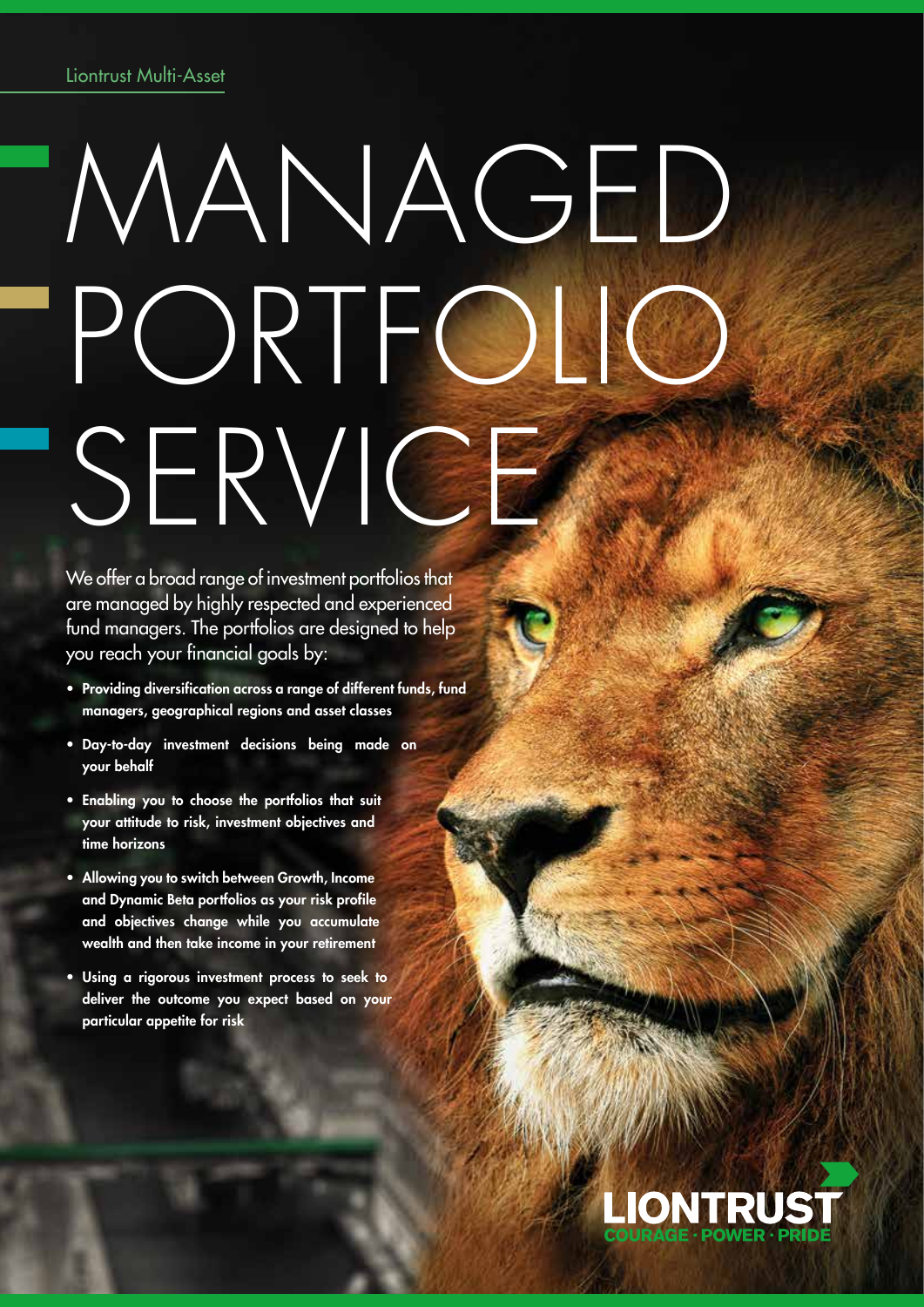# Reaching your financial goals

We all have financial goals that we want to reach at different stages of our lives. These goals may be buying a new car, our dream home, paying school fees or securing sufficient income to provide us with a comfortable retirement.

Achieving these objectives usually requires us to make investments, including in stock markets, so that we can try to grow our savings at a faster rate than inflation. Stocks and shares have a good record of generating such real returns over the long term.

While inflation has averaged around 5.5% since 1962, from its inception in the same year the FTSE All-Share index (a good proxy for the UK stock market) has returned an average of 7.0%, although please note that past performance is not a guide to future performance.

The investment decisions you make will be determined by a number of factors. Two of the most important are your attitude to risk and the returns you need to generate to reach your goals. We start by looking at risk.

#### Impact of inflation



# Are you taking appropriate risk with your investments?

The real value of your savings can be reduced if you are not generating a return greater than the rate of inflation. This is shown in the following chart:



#### UK inflation over 35 years

Source: Morningstar. Annual % change in Retail Price Index 31.12.85 to 31.12.20.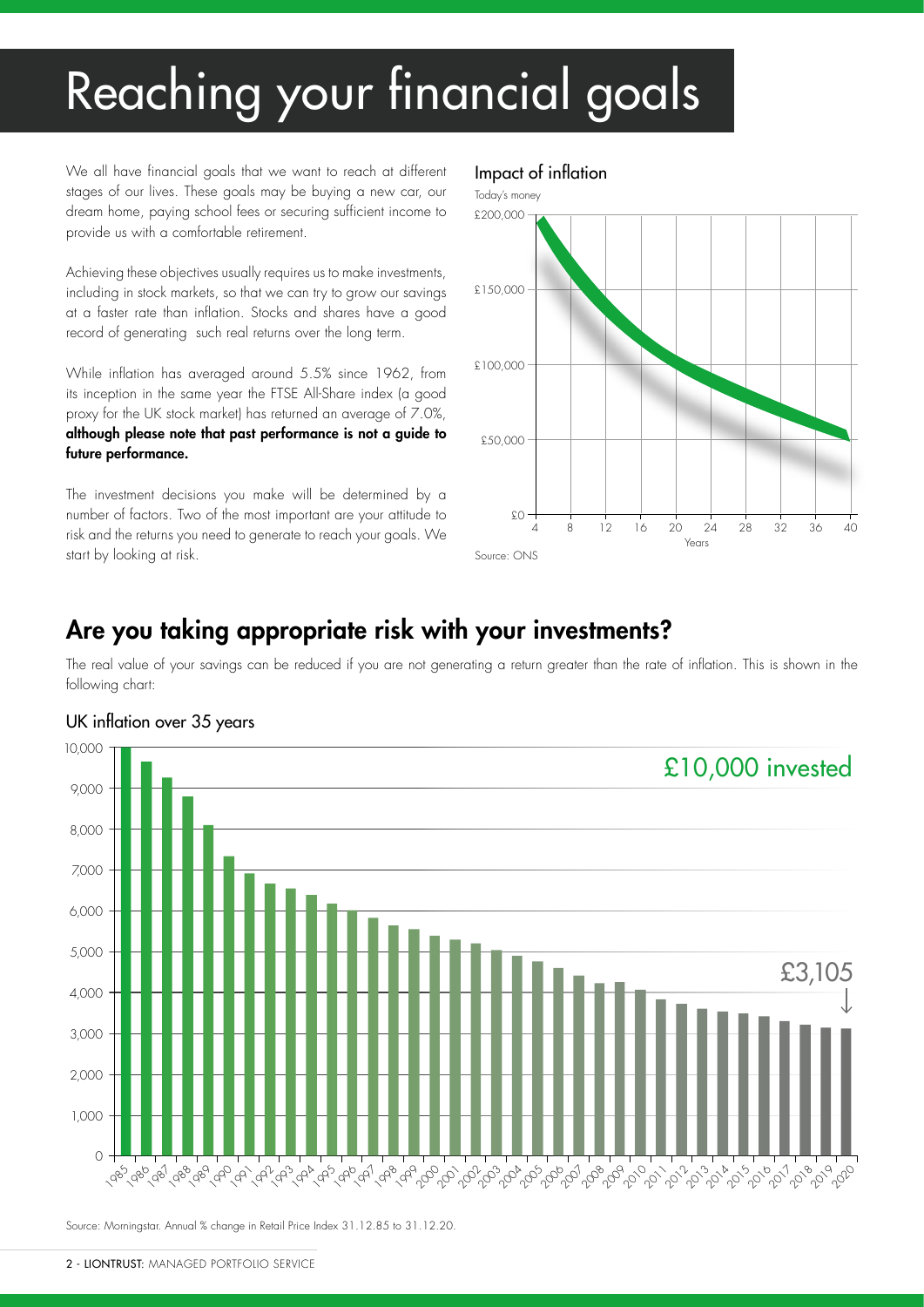### Over the long term, investing in the stock market and other asset classes can grow your investments above inflation:

FTSE 100 Total Return versus UK Retail Price Index



Source: Morningstar. FTSE 100 Total Return versus UK Retail Price Index, monthly from 31.01.87 to 31.12.20.

#### 1,400 1,200 1,000 800 600 400  $200$  $\Omega$ 1990 1995 200-2005-2010 2015 2021 Equities Multi Asset Bonds Alternatives Cash Commodities 1981

#### Multi-Asset returns versus individual asset classes

Source: Morningstar, Liontrust, monthly asset class returns, January 1985 to December 2020.

Past performance is not a guide to future performance, investments can result in total loss of capital. Please refer to the Key Risks section for more information.

# How do you decide on how much risk to take?

It is beneficial to answer a number of key questions before you make an investment. These include what are your investment objectives, what is your time horizon and what is your risk profile?

The first two questions tend to be easier to answer than the last one largely because risk is hard to quantify as it is a subjective measure. Ultimately, the level of risk you are prepared to take often comes down to whether you can sleep at night without worrying about whether your investments are losing money. One way this can be expressed is in terms of how much capital you are prepared to lose during any 12-month period and how much capital you are willing to lose over the length of time you will be

invested, in other words your capacity for loss. The longer the time horizon for investment, the greater the level of risk you can potentially take.

It is equally important to consider the amount of risk you need to take to achieve your investment objectives within your chosen time frame. Take too little risk and you may not reach your goals.

Choosing a risk profile, therefore, involves targeting sufficient risk to achieve your investment goals but also ensuring this level does not exceed your risk tolerance.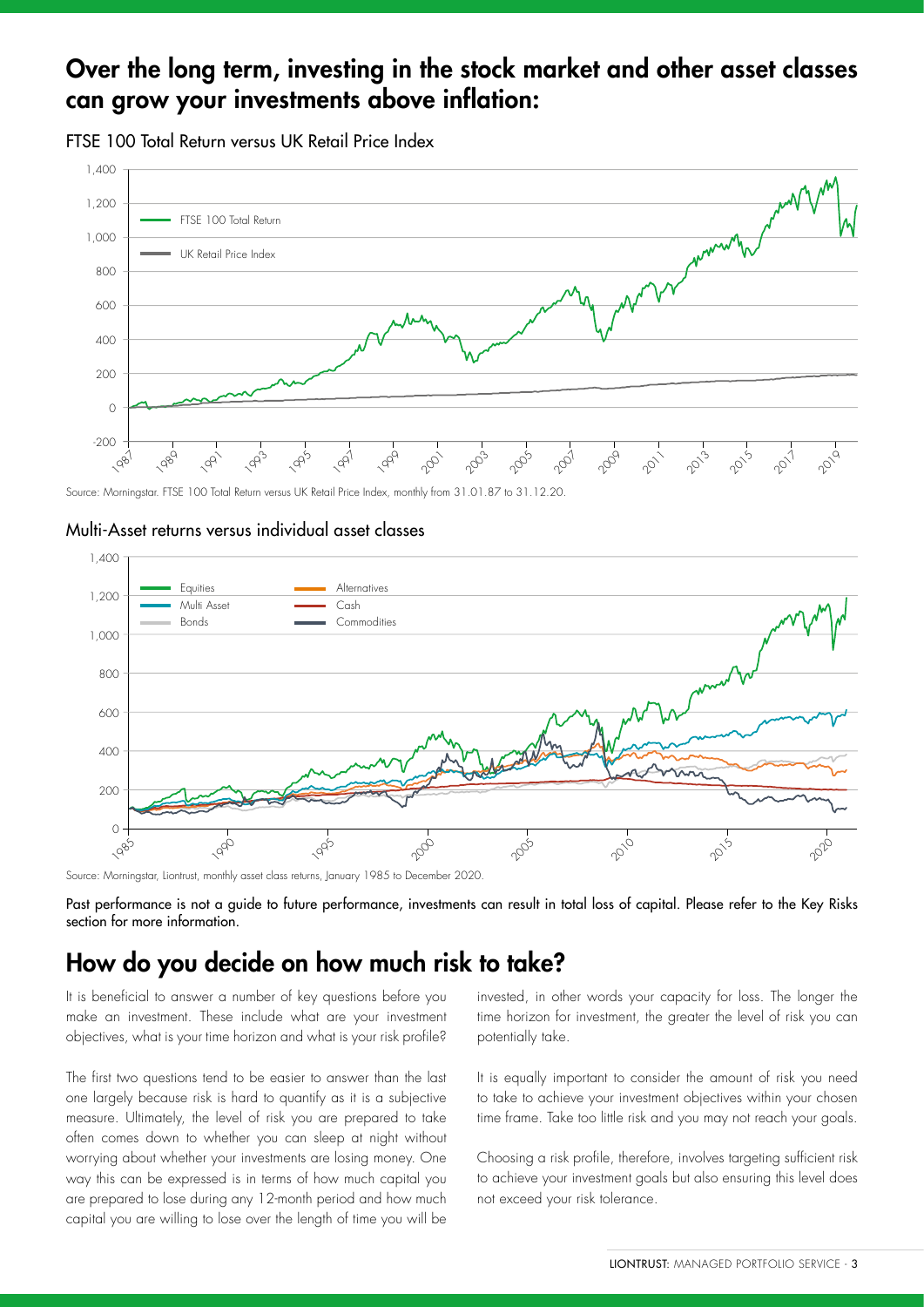# Risk and MPS Portfolios

Each of the portfolios managed by Liontrust within the Managed Portfolio Service (MPS) has a distinct risk profile that is expressed in terms of target volatility. Simplistically, volatility measures the fluctuations in returns of the underlying assets. If the price of a share or market fluctuates rapidly in a short space of time, they are judged to have a high level of volatility. If the prices fluctuate slowly over a longer time span, they are deemed to have low volatility. The higher the levels of risk or volatility for a portfolio usually imply the potential for a higher return and a higher level of risk to your



Flexibility at either stage

Distribution Technology (DT) is an independent risk rating service. The company trades under the name Dynamic Planner and further details can be found on its website, www.dynamicplanner.com. This chart is for illustrative purposes only and does not necessarily reflect the current positioning of the MPS portfolios.

capital risk especially over the short term. Our portfolios have two main objectives. The first is to target the outcome you expect in terms of the level of risk taken by each portfolio, as measured by volatility. This enables you to match the appropriate portfolio to your particular risk profile.

The second objective is to maximise the returns delivered by each portfolio within their targeted risk parameters.



#### Risk profiles, or long term portfolio targeted volatility ranges

# How the MPS Portfolios can help you

The MPS is suitable for different types of investors because it offers a broad range of target risk portfolios providing access to growth and income and a combination of both.

You can switch between Growth, Income and Dynamic Beta portfolios as your risk profile and objectives change. You can stay within our Service as you accumulate wealth during your working life and then when you want to take out income during your retirement.

As multi-asset portfolios, they are diversified across many different funds, fund managers, geographical regions and asset classes (such as equities, fixed income, cash and commodities). Our multi-asset managers choose 20 to 30 funds for each portfolio from the thousands of funds available and then monitor them on an ongoing basis so you do not need to. The portfolios are run by Liontrust's experienced Multi-Asset team, headed up by John Husselbee. They have a long track record of meeting client expectations through the management of target risk portfolios.

The team's investment philosophy is based on the importance of investing for the long term and staying invested through the ups and downs of markets and political events. They call this winning by not losing and focusing as much on limiting losses as on producing gains across the portfolios. They like to use the example of the tortoise and the hare to describe the investment style – it is all about a patient, steady approach that wins the race rather than chasing short-term performance.

Their experience also enables them to identify and separate investment innovations from fads, evaluate the motivations of fund managers and detect any changes in their contentment and commitment.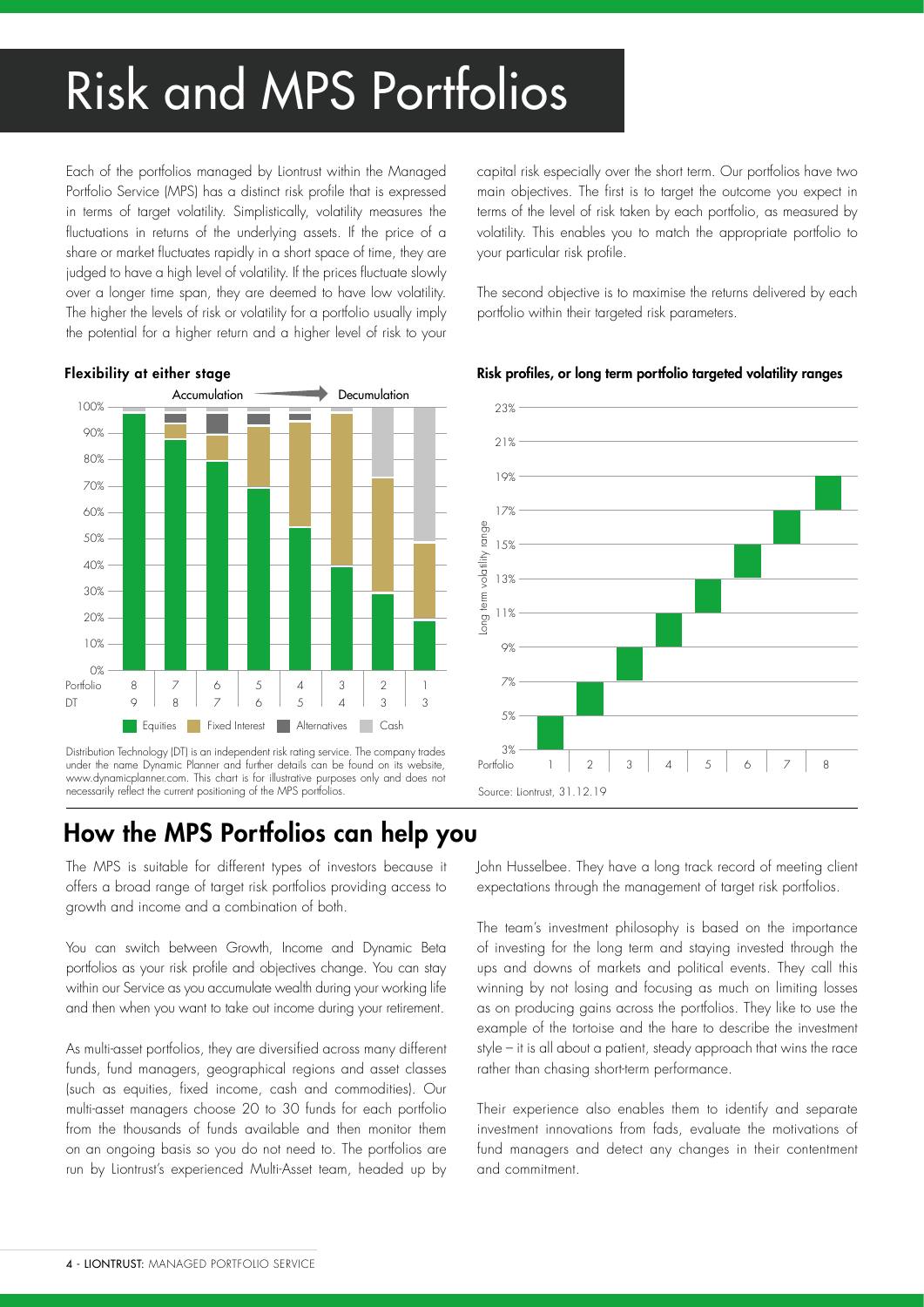### Meet our experienced fund management team

The Liontrust Multi-Asset investment team is one of the most experienced and highly regarded in the UK market. The team comprises John Husselbee (Head of the team), James Klempster (Deputy Head), Paul Kim, Mayank Markanday, Jen Causton and Shayan Ratnasingam.

The team has more than 100 years of investment management experience between them, with extensive knowledge and insights. The whole team are responsible for managing the Portfolios and each manager contributes to every stage of the investment process.





John Husselbee Head of the Liontrust Multi-Asset team

James Klempster Deputy Head of the Liontrust Multi-Asset team



Paul Kim Mayank



Markanday



These two objectives are pursued through a quantitative and qualitative approach. The fund managers use a scientific approach to target the risk outcome expected but consider the maximisation of returns to require an additional element of

experience, knowledge and qualitative interpretation.

Jen Causton Shayan Ratnasingam

#### Liontrust investment process

#### The investment process is designed to achieve two main objectives:

- Target the outcome expected by investors in terms of the level of risk, as measured by volatility, of each model portfolio. This can enable you to match the appropriate portfolio to your desired risk profile
- Maximise the return for each model portfolio while still targeting investors' level of risk

#### There are five key stages to the investment process:



#### Strategic asset allocation

Among the factors they analyse, the fund managers collate and study historical returns and volatilities of a range of asset classes, as well as their correlations with each other, and the pathway of future interest rates to determine the SAA that should meet the volatility target of the fund or portfolio over the long-term. The SAA is essentially the default asset allocation should the fund managers have no views about the relative attractiveness of different asset classes.



#### Portfolio construction

The fund managers want to ensure the underlying funds are exposed to the segment of the market they feel has the most potential for outperformance while reducing unintended risk. Therefore, they consider how each holding interacts with each other in terms of correlation, risk and return to ensure the benefits identified at the holding and sector levels are not diversified away when grouped together at the fund level.



#### Tactical asset allocation

The primary aim of the tactical asset allocation (TAA) is to increase exposure to an asset class when it looks cheap and reduce exposure when it appears expensive; the fund managers' focus is on valuations rather than market timing. They believe it is important to supplement the long-term benefits of the SAA with the flexibility to take advantage of valuation opportunities in the shorter term.



#### Fund selection

The model portfolios hold a range of funds and fund managers, including active, passive and alternative investment strategies. The fund managers believe the key elements that should underpin fund selection are: investment process, fund manager experience, fund manager knowledge and fund manager incentive (including remuneration).



#### Monitoring, review and risk management

The Liontrust Multi-Asset team is given regular updates, including in-depth data, on the underlying funds to ensure they are being managed according to their stated objectives and investment processes. This includes attribution analysis to show the underlying funds do not experience style drift and remain within their stated risk parameters. The managers gain access to the underlying fund managers to probe their thinking and evaluate their continued commitment.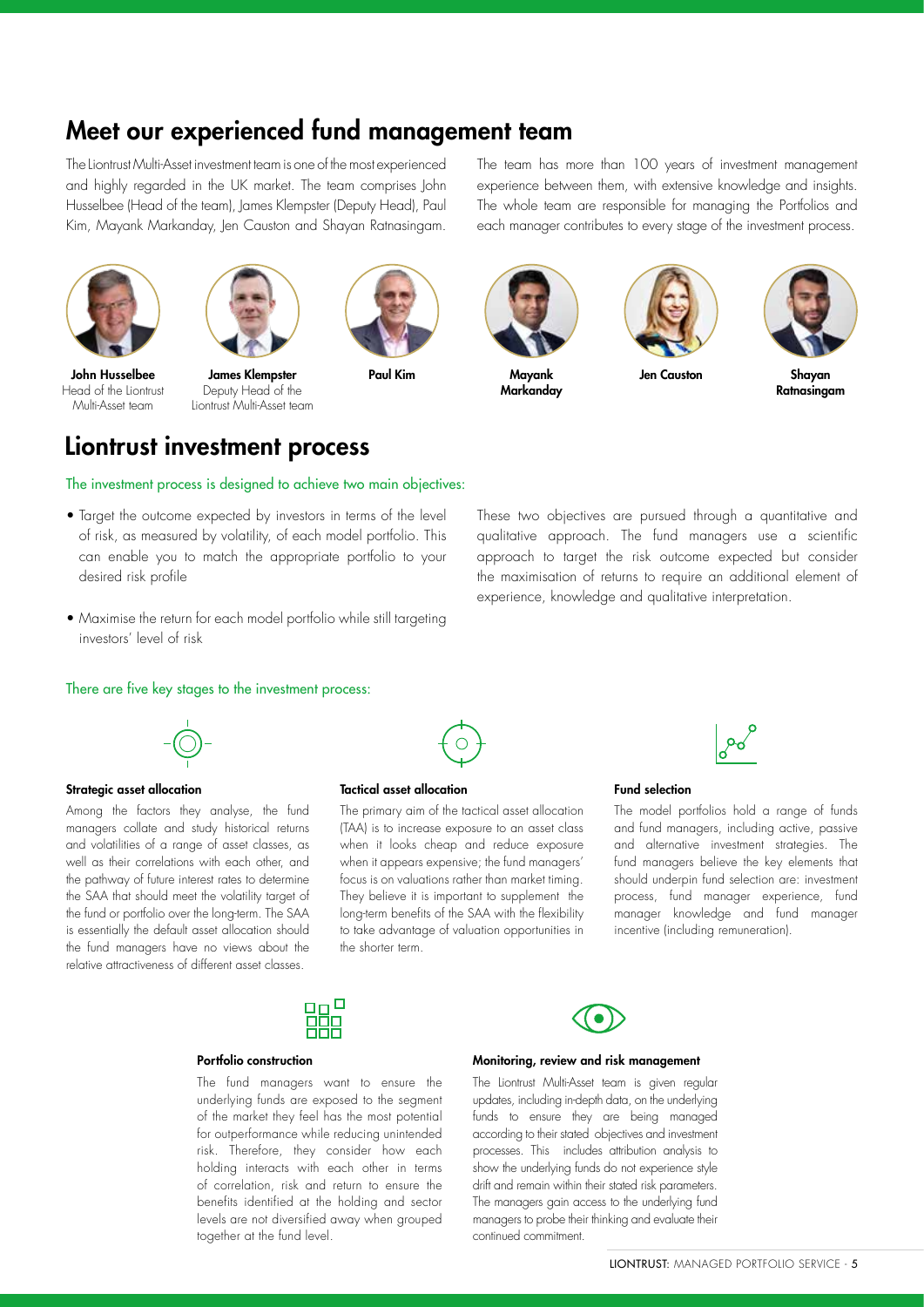# Our range of MPS Portfolios

Our broad range of portfolios is suitable for all types of investors, from basic to experienced. Which portfolios are appropriate for you will depend on your risk profile, objectives and time horizon. Over the following three pages, we list all the portfolios along with their objectives.

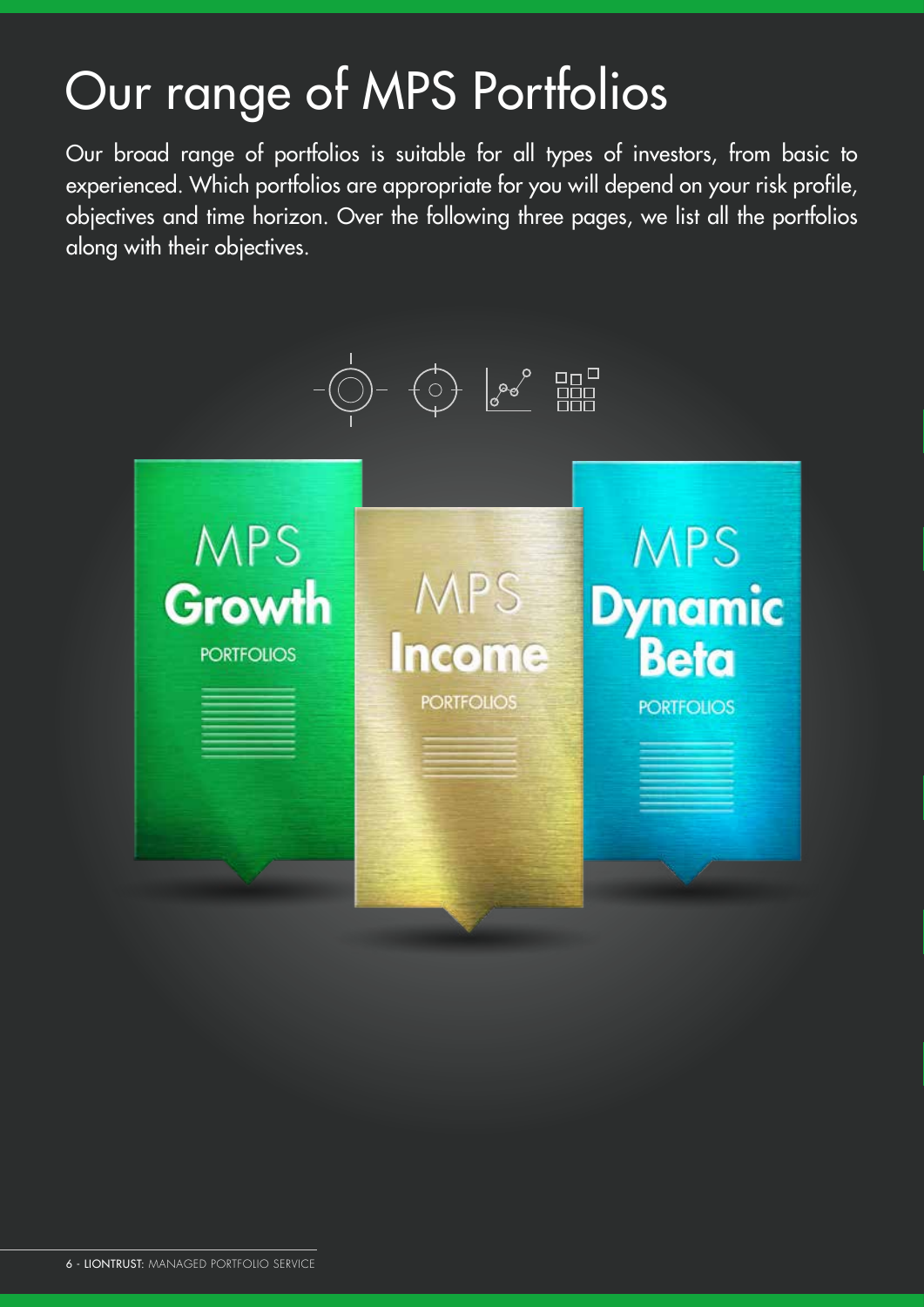# Growth Portfolios

MPS Growth 1

MPS Growth 2

MPS Growth 3

MPS Growth 4

MPS Growth 5

MPS Growth 6

MPS Growth 7

MPS Growth 8

#### Portfolio Objective

The portfolio aims to grow capital in line with the rate of inflation (CPI) over the long term (more than five years), with a low level of volatility and limited potential for capital loss. It seeks to achieve this by investing around half the portfolio in cash and money market funds, with the rest usually allocated to fixed interest and equities. The majority of the equity allocation will be invested in developed markets. The portfolio may sometimes also have a small holding in alternative investment funds.

The portfolio aims to grow capital at least in line with the rate of inflation (CPI) over the long term (more than five years) with a low level of volatility and limited potential for capital loss. It seeks to achieve this by investing around a quarter of the portfolio in cash and money market funds, another third in bonds and the remainder largely in equities.

The majority of the equity allocation will be invested in developed markets. The portfolio may sometimes also have a small holding in alternative investment funds.

The portfolio aims to generate capital growth greater than the rate of inflation (CPI) over the long term (more than five years), with a low level of volatility. It seeks to achieve this through investing around half or more of the portfolio in fixed interest funds. Most of the rest of the portfolio is invested in equities, with the vast majority of this allocation in UK and European stock markets. There may also be small allocations to cash/money market funds and alternative investment funds.

The portfolio aims to generate capital growth greater than the rate of inflation (CPI) over the long term (more than five years), with a low to medium level of volatility. It seeks to achieve this by investing around half of the portfolio in equity funds and another third in fixed income, with the remainder spread across alternative investment funds and cash/money market funds. Most of the equity allocation is in developed markets, including North America and Japan, although there will also likely be meaningful exposure to higher-risk Asia and Emerging Market funds.

The portfolio aims to generate capital growth greater than the rate of inflation (CPI) over the long term (more than five years), with a medium level of volatility. It seeks to achieve this by investing most (typically around two-thirds) of the portfolio in equity funds. The majority of this equity allocation will be to developed markets, including North America and Japan, although there will also likely be meaningful exposure to higher-risk Asia and Emerging Market funds. There will be small allocations to alternative investment funds, fixed interest and cash/money market funds (typically around a third of the portfolio in aggregate).

The portfolio aims to generate capital growth greater than the rate of inflation (CPI) over the long term (more than five years), with a medium level of volatility. It seeks to achieve this by investing most (typically around 80%) of the portfolio in equity funds. The majority of this equity allocation will be to developed markets, including North America and Japan, although there will also likely be meaningful (around a quarter) exposure to higher-risk Asia and Emerging Market funds. There will be small allocations to alternative investment funds, fixed interest and cash/money market funds (typically around a fifth of the portfolio in aggregate).

The portfolio aims to generate capital growth greater than the rate of inflation (CPI) over the long term (more than five years), with a high level of volatility. It seeks to achieve this by investing most (typically around 90%) of the portfolio in equity funds. The majority of this equity allocation will be to developed markets, including North America and Japan, although there will also likely be meaningful (around 40%) exposure to higher-risk Asia and Emerging Market funds. A very small proportion (5% or less in total) of the portfolio may be invested in alternative investment funds, commodities, cash/money market funds and fixed interest.

The portfolio aims to generate capital growth greater than the rate of inflation (CPI) over the long term (more than five years), with a high level of volatility. It seeks to achieve this by investing close to all of the portfolio in equity funds. Within that, a small majority may be invested in higher-risk Asian and Emerging Markets equities and around a quarter may be allocated to funds investing in smaller companies listed in developed markets. A very small proportion (5% or less in total) of the portfolio may be invested in alternative investment funds, commodities, cash/money market funds and fixed interest.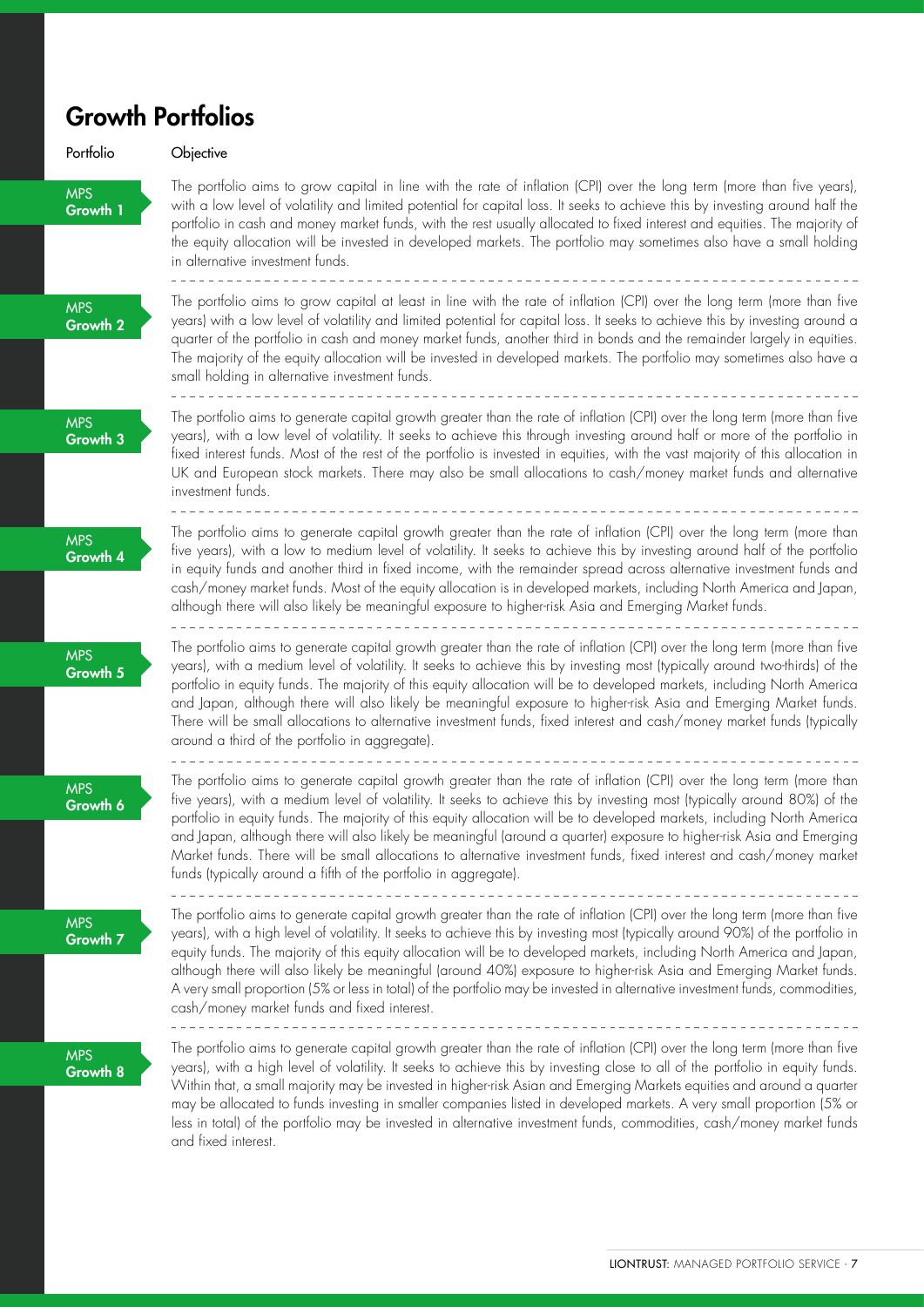### Income Portfolios

#### Portfolio Objective

MPS Income<sup>1</sup>

MPS Income 2

MPS Income 3

MPS Income 4

MPS Income 5

MPS **Income** 

The portfolio aims to provide an income while looking to grow capital in line with the rate of inflation (CPI) over the long term (more than five years), with a low level of volatility and limited potential for capital loss. It seeks to achieve this by investing around half the portfolio in cash and money market funds, with the rest usually allocated to fixed interest and equities. The majority of the equity allocation will be invested in developed markets. The portfolio may sometimes also have a small holding in alternative investment funds.

The portfolio aims to provide an income while looking to grow capital at least in line with the rate of inflation (CPI) over the long term (more than five years) with a low level of volatility and limited potential for capital loss. It seeks to achieve this by investing around a quarter of the portfolio in cash and money market funds, another third in bonds and the remainder largely in equities. The majority of the equity allocation will be invested in developed markets. The portfolio may sometimes also have a small holding in alternative investment funds.

The portfolio aims to provide an income while looking to generate capital growth greater than the rate of inflation (CPI) over the long term (more than five years), with a low level of volatility. It seeks to achieve this through investing around half or more of the portfolio in fixed interest funds. Most of the rest of the portfolio is invested in equities, with the vast majority of this allocation in UK and European stock markets. There may also be small allocations to cash/ money market funds and alternative investment funds.

The portfolio aims to provide an income while looking to generate capital growth greater than the rate of inflation (CPI) over the long term (more than five years), with a low to medium level of volatility. It seeks to achieve this by investing around half of the portfolio in equity funds and another third in fixed income, with the remainder spread across alternative investment funds and cash/money market funds. Most of the equity allocation is in developed markets, including North America and Japan, although there will also likely be meaningful exposure to higher-risk Asia and Emerging Market funds.

The portfolio aims to provide an income while looking to generate capital growth greater than the rate of inflation (CPI) over the long term (more than five years), with a medium level of volatility. It seeks to achieve this by investing most (typically around two-thirds) of the portfolio in equity funds. The majority of this equity allocation will be to developed markets, including North America and Japan, although there will also likely be meaningful exposure to higher-risk Asia and Emerging Market funds. There will be small allocations to alternative investment funds, fixed interest and cash/ money market funds (typically around a third of the portfolio in aggregate).

The portfolio aims to provide an income while looking to generate capital growth greater than the rate of inflation (CPI) over the long term (more than five years), with a medium level of volatility. It seeks to achieve this by investing most (typically around 80%) of the portfolio in equity funds. The majority of this equity allocation will be to developed markets, including North America and Japan, although there will also likely be meaningful (around a quarter) exposure to higher-risk Asia and Emerging Market funds. There will be small allocations to alternative investment funds: fixed interest and cash/money market funds (typically around a fifth of the portfolio in aggregate).

Investor profile

 $1 2 3 4$ 

1 2 3 4 5 6 7 8

Investor profile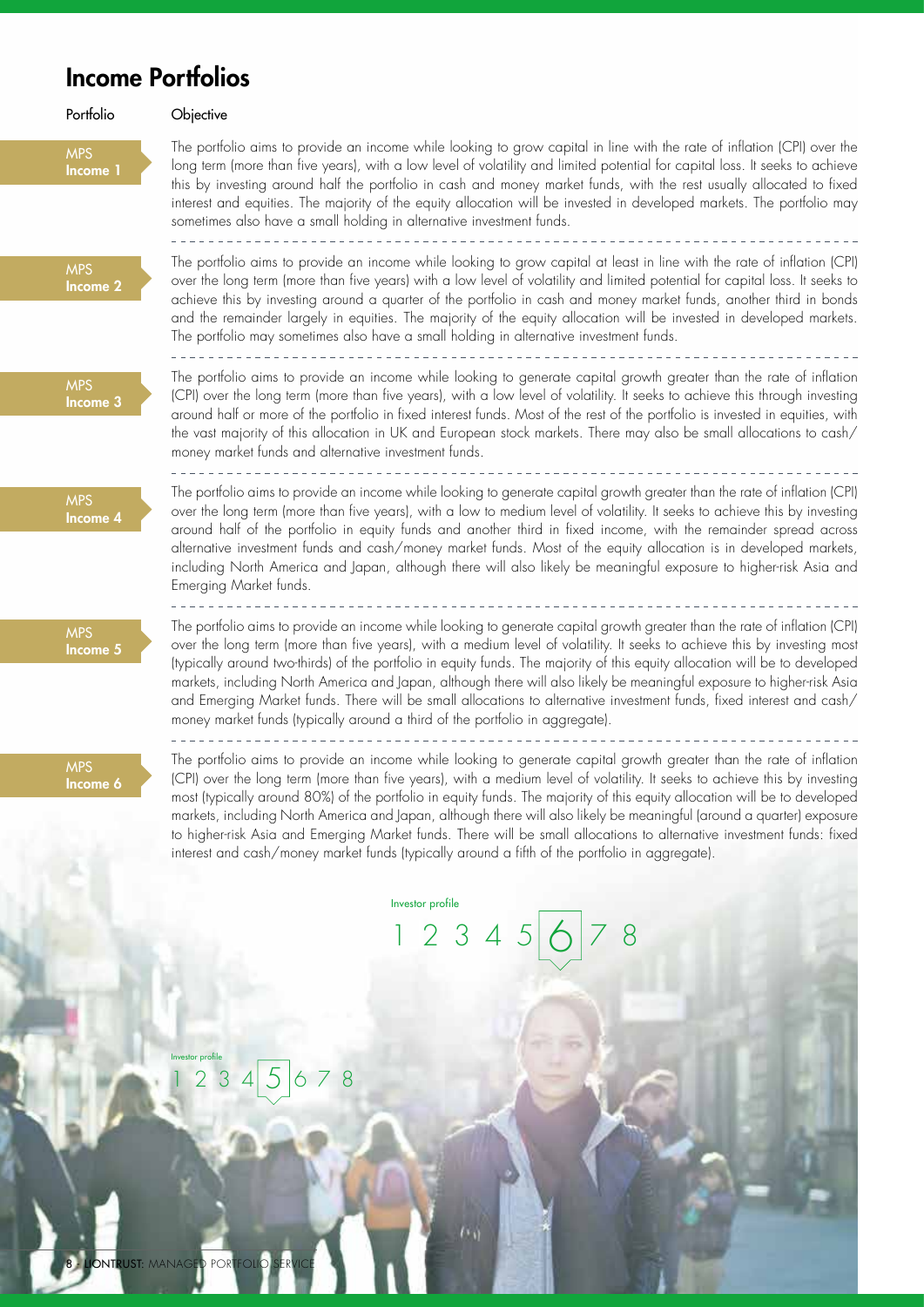# Dynamic Beta Portfolios



#### Portfolio Objective

MPS Dynamic Beta 1

MPS **Dynamic** Beta 2

MPS Dynamic Beta 3



MPS Dynamic Beta 5

MPS Dynamic Beta 6

MPS Dynamic Beta 7

MPS **Dynamic** Beta 8

The portfolio aims to grow capital in line with the rate of inflation (CPI) over the long term (more than five years), with a low level of volatility and limited potential for capital loss. It seeks to achieve this by investing around half the portfolio in cash and money market funds, with the rest usually allocated to fixed interest and equities. The majority of the equity allocation will be invested in developed markets. The portfolio may sometimes also have a small holding in alternative investment funds. The portfolio will predominantly, although not exclusively, use low cost beta strategies to invest. If these low cost beta strategies are unavailable, appropriate exposure will be taken via active management strategies.

The portfolio aims to grow capital at least in line with the rate of inflation (CPI) over the long term (more than five years) with a low level of volatility and limited potential for capital loss. It seeks to achieve this by investing around a quarter of the portfolio in cash and money market funds, another third in bonds and the remainder largely in equities. The majority of the equity allocation will be invested in developed markets. The portfolio may sometimes also have a small holding in alternative investment funds. The portfolio will predominantly, although not exclusively, use low cost beta strategies to invest. If these low cost beta strategies are unavailable, appropriate exposure will be taken via active management strategies. 

The portfolio aims to generate capital growth greater than the rate of inflation (CPI) over the long term (more than five years), with a low level of volatility. It seeks to achieve this through investing around half or more of the portfolio in fixed interest funds. Most of the rest of the portfolio is invested in equities, with the vast majority of this allocation in UK and European stock markets. There may also be small allocations to cash/money market funds and alternative investment funds. The portfolio will predominantly, although not exclusively, use low cost beta strategies to invest. If these low cost beta strategies are unavailable, appropriate exposure will be taken via active management strategies.

The portfolio aims to generate capital growth greater than the rate of inflation (CPI) over the long term (more than five years), with a low to medium level of volatility. It seeks to achieve this by investing around half of the portfolio in equity funds and another third in fixed income, with the remainder spread across alternative investment funds and cash/money market funds. Most of the equity allocation is in developed markets, including North America and Japan, although there will also likely be meaningful exposure to higher-risk Asia and Emerging Market funds. The portfolio will predominantly, although not exclusively, use low cost beta strategies to invest. If these low cost beta strategies are unavailable, appropriate exposure will be taken via active management strategies.

The portfolio aims to generate capital growth greater than the rate of inflation (CPI) over the long term (more than five years), with a medium level of volatility. It seeks to achieve this by investing most (typically around two-thirds) of the portfolio in equity funds. The majority of this equity allocation will be to developed markets, including North America and Japan, although there will also likely be meaningful exposure to higher-risk Asia and Emerging Market funds. There will be small allocations to alternative investment funds, fixed interest and cash/money market funds (typically around a third of the portfolio in aggregate). The portfolio will predominantly, although not exclusively, use low cost beta strategies to invest. If these low cost beta strategies are unavailable, appropriate exposure will be taken via active management strategies.

The portfolio aims to generate capital growth greater than the rate of inflation (CPI) over the long term (more than five years), with a medium level of volatility. It seeks to achieve this by investing most (typically around 80%) of the portfolio in equity funds. The majority of this equity allocation will be to developed markets, including North America and Japan, although there will also likely be meaningful (around a quarter) exposure to higher-risk Asia and Emerging Market funds. There will be small allocations to alternative investment funds, fixed interest and cash/money market funds (typically around a fifth of the portfolio in aggregate). The portfolio will predominantly, although not exclusively, use low cost beta strategies to invest. If these low cost beta strategies are unavailable, appropriate exposure will be taken via active management strategies.

The portfolio aims to generate capital growth greater than the rate of inflation (CPI) over the long term (more than five years), with a high level of volatility. It seeks to achieve this by investing most (typically around 90%) of the portfolio in equity funds. The majority of this equity allocation will be to developed markets, including North America and Japan, although there will also likely be meaningful (around 40%) exposure to higher-risk Asia and Emerging Market funds. A very small proportion (5% or less in total) of the portfolio may be invested in alternative investment funds, commodities, cash/money market funds and fixed interest. The portfolio will predominantly, although not exclusively, use low cost beta strategies to invest. If these low cost beta strategies are unavailable, appropriate exposure will be taken via active management strategies.

The portfolio aims to generate capital growth greater than the rate of inflation (CPI) over the long term (more than five years), with a high level of volatility. It seeks to achieve this by investing close to all of the portfolio in equity funds. Within that, a small majority may be invested in higher-risk Asian and Emerging Markets equities and around a quarter may be allocated to funds investing in smaller companies listed in developed markets. A very small proportion (5% or less in total) of the portfolio may be invested in alternative investment funds, commodities, cash/money market funds and fixed interest. The portfolio will predominantly, although not exclusively, use low cost beta strategies to invest. If these low cost beta strategies are unavailable, appropriate exposure will be taken via active management strategies.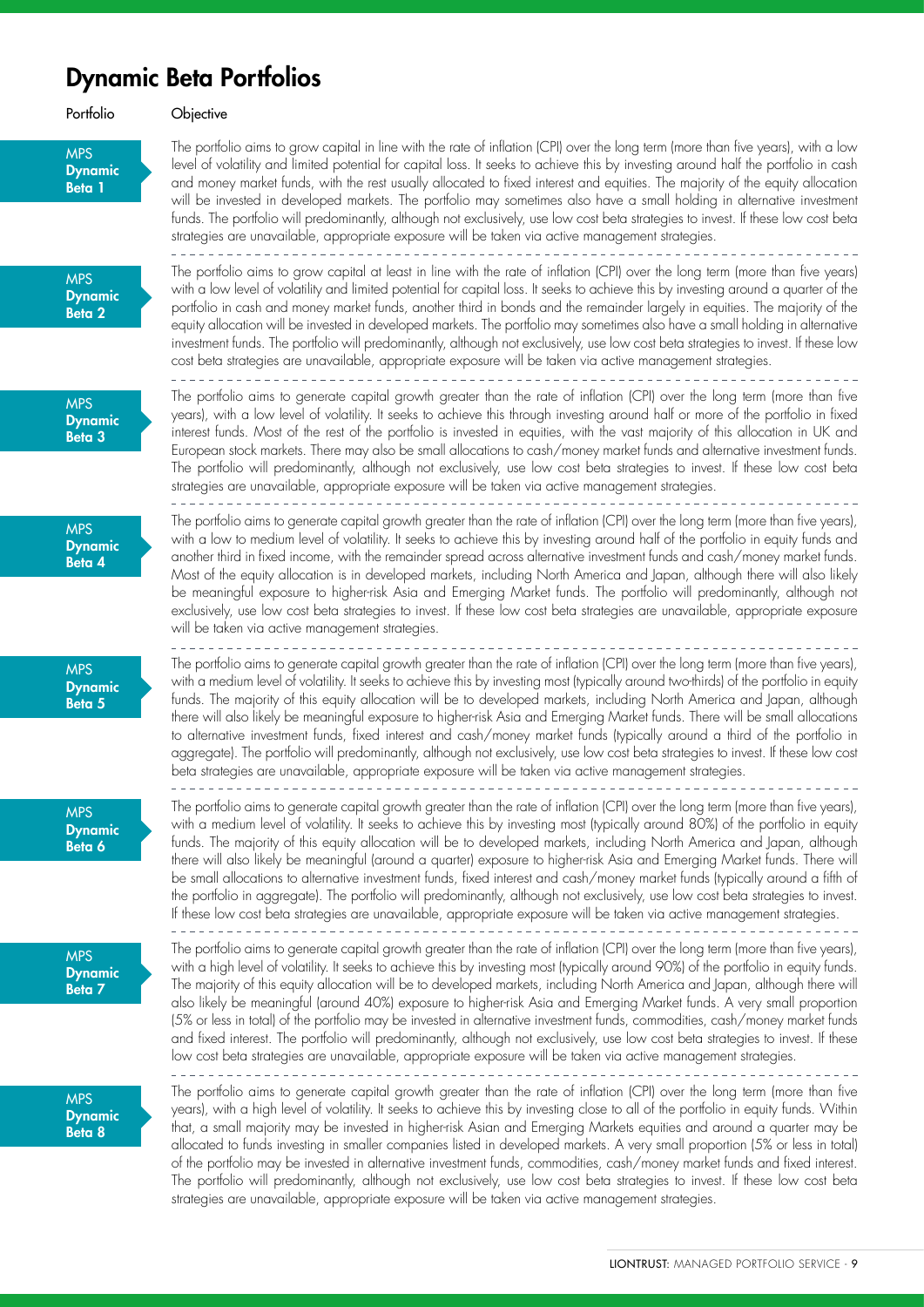# About Liontrust

Liontrust is a specialist fund management company that takes pride in having a distinct culture and approach to running money. Our purpose is to have a positive impact on our investors, stakeholders and society. What makes Liontrust distinct?

- The company launched in 1995 and was listed on the London Stock Exchange in 1999
- We are an independent business with no corporate parent, our head office is on the Strand in London and we have offices in Edinburgh and Luxembourg
- Our fund managers have the freedom to manage their portfolios according to their own investment processes and market views without being distracted by other day-to-day aspects of running a fund management company
- Staying true to their documented investment processes helps to create an in-built risk control for our fund managers, especially in more challenging environments, by preventing them from buying stocks for the wrong reasons
- We aim to treat investors, clients, members, employees, suppliers and other stakeholders fairly and with respect. We are committed to the Principles of Treating Customers Fairly (TCF) and they are central to how we conduct business across all our functions

#### Key risks

Past performance is not a guide to future performance. Do remember that the value of an investment and the income generated from them can fall as well as rise and is not guaranteed, therefore, you may not get back the amount originally invested and potentially risk total loss of capital. The portfolios' investments are subject to normal fluctuations and other risks inherent when investing in securities.

Any performance shown represents model portfolios which are periodically restructured and/or rebalanced. Actual returns may vary from the model returns. There is no certainty the investment objectives of the portfolio will actually be achieved and no warranty or representation is given to this effect. The portfolios therefore should be considered as a medium to long-term investment.

#### Disclaimer

This document is issued by Liontrust Investment Partners LLP (2 Savoy Court, London WC2R 0EZ), authorised and regulated in the UK by the Financial Conduct Authority (FRN 518552) to undertake regulated investment business.

It should not be construed as advice for investment in any product or security mentioned, an offer to buy or sell investments mentioned, or a solicitation to purchase securities in any company or investment product. Examples of funds are provided for general information only to demonstrate our investment philosophy.

The document contains information and analysis that is believed to be accurate at the time of publication, but is subject to change without notice. Whilst care has been taken in compiling the content of this document, no representation or warranty, express or implied, is made

by Liontrust as to its accuracy or completeness, including for external sources (which may have been used) which have not been verified.

All the information provided should be treated as confidential, information may constitute material non-public information, the disclosure of which may be prohibited by law, and the legal responsibility for its use is borne solely by the recipient.

Always research your own investments and (if you are not a professional or a financial adviser) please consult suitability with a regulated financial adviser before investing. Any decision to invest should be always based on the relevant brochure. It contains important information which should be read before investing in any portfolio and they can be obtained free of charge directly from Liontrust or from www.liontrust.co.uk . 2021.06 [18/412].

#### threesixty review

Liontrust engaged threesixty to undertake an onsite risk assessment and review of relevant documentation to verify that the operation of the discretionary management service meets regulatory standards. Among other things, threesixty confirmed that:

- They have reviewed the investment process against regulatory standards, which includes methodology of portfolio construction, risk mapping and benchmarks
- They have reviewed the supervision and monitoring process

against regulatory standards, including evidence of internal due diligence on third parties integral to the service

- They have verified the experience and qualifications of key individuals
- On the basis of what was reviewed by threesixty services, promotional materials were a true and fair reflection of the service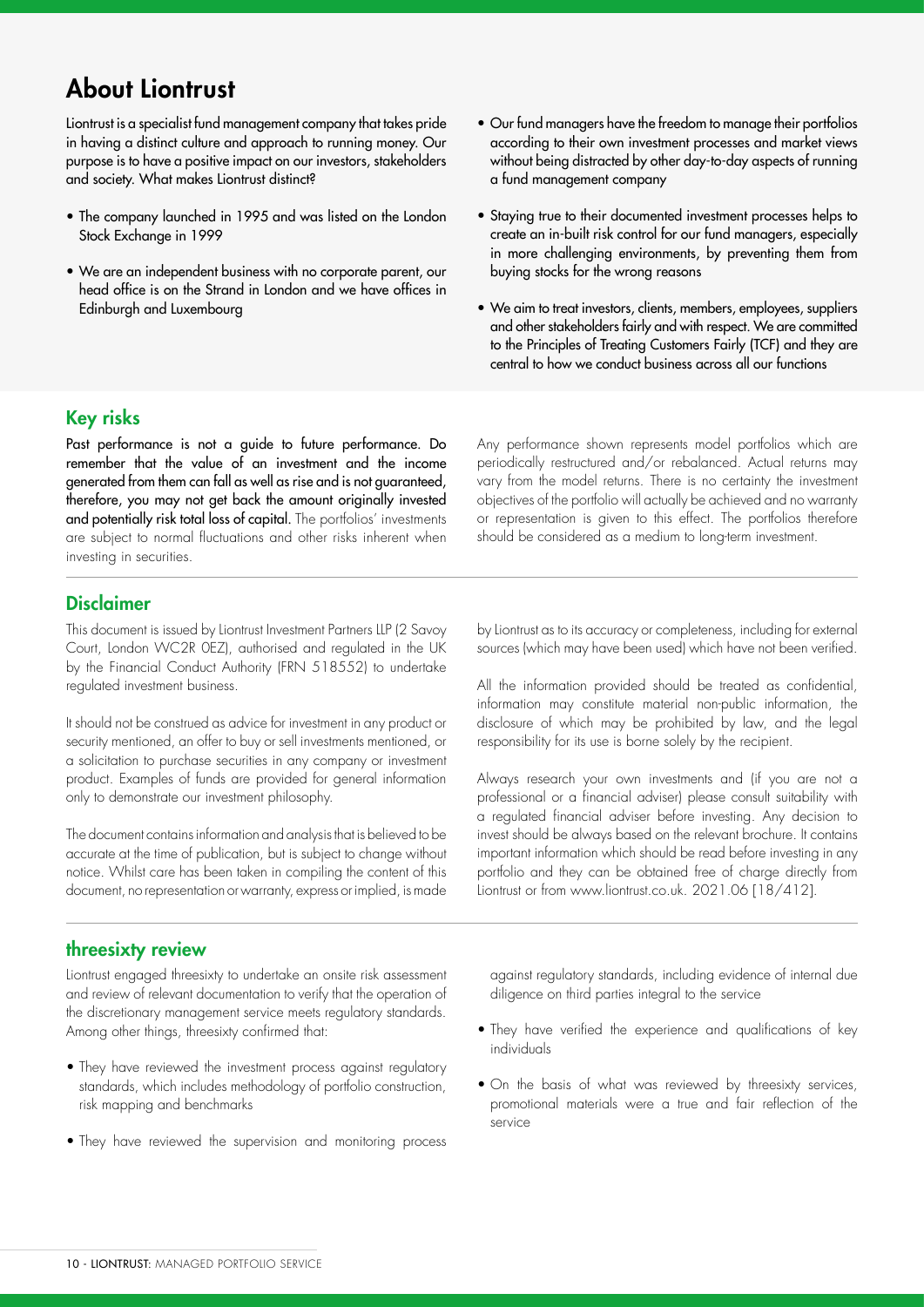Investor profile

 $1 2 3 4 5 6 7 8$ 

# $1 2 3 4 5 6 7 8$ Investor profile

LIONTRUST: MANAGED PORTFOLIO SERVICE